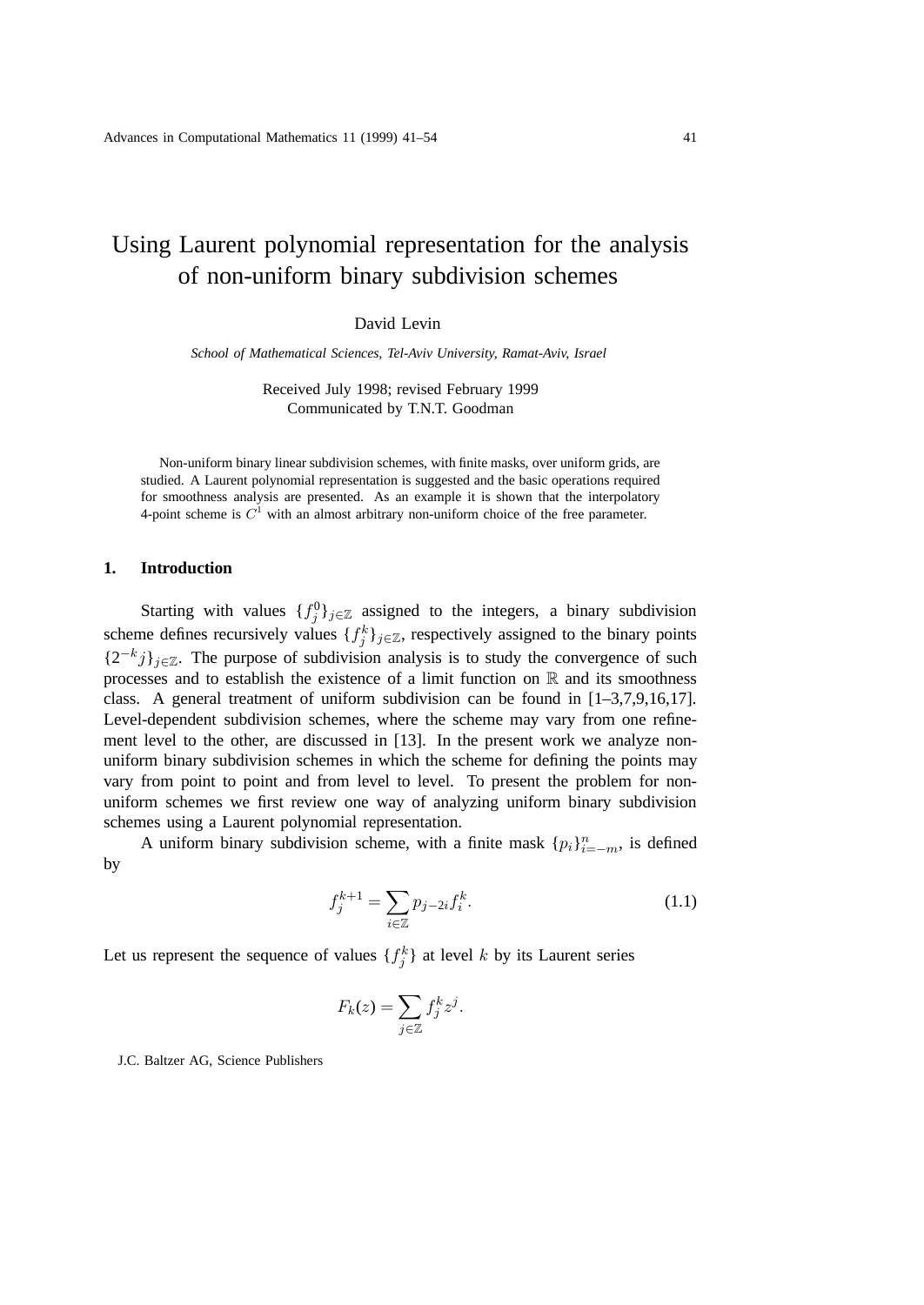The above uniform binary subdivision scheme may be represented by a generating polynomial

$$
p(z) = \sum_{i=-m}^{n} p_i z^i
$$

defining the transformation from level  $k$  to level  $k + 1$  by the formal relation

$$
F_{k+1}(z) = p(z)F_k(z^2).
$$
 (1.2)

 $F_k(z^2) = \sum_{j \in \mathbb{Z}} f_j^k z^{2j}$  is interpreted as assigning the values  $f_j^k$  to the even points,  $\{2^{-(k+1)} \cdot 2j\}$ , on the  $(k + 1)$  mesh. The equality in (1.2) is defined by equalities in the coefficients of equal powers of z in both sides. A necessary condition  $[12]$  for the convergence of the uniform binary subdivision scheme (1.1) to a  $C^0$  function is

$$
\sum p_{2i} = \sum p_{2i+1} = 1. \tag{1.3}
$$

These conditions can be expressed in terms of the generating polynomial as

$$
\begin{cases} p(1) = 2, \\ p(-1) = 0, \end{cases}
$$
 (1.4)

and from here onwards it is assumed that (1.4) holds.

The analysis in [9] makes use of difference schemes and iterated schemes. In the language of Laurent polynomials this gives us a practical tool for establishing the smoothness class of the limit functions generated by a given scheme.

**Theorem 1.1** (Proven in [9] and in [17] in terms of matrices). Let  $p[z]$  be the Laurent polynomial representing a uniform binary subdivision scheme and assume

$$
p(z) = \frac{(z+1)^{m+1}}{2^m \delta^m(z)},
$$

where  $\delta^{m}(z)$  is a finite Laurent polynomial. A sufficient condition for a  $C^{m}$  limit of the subdivision process is that there exists some  $\ell > 0$  such that the  $\ell$ -interated polynomial

$$
\delta^{m,\ell}(z) = \prod_{i=0}^{\ell-1} \delta^m(z^{2^i}) = \sum_j \delta^{m,\ell}_j z^j
$$
 (1.5)

is contractive in  $\|\cdot\|_{\infty}$ , i.e.,

$$
\sum_{i} \left| \delta_{2^{\ell} i + r}^{m, \ell} \right| < 1, \quad 0 \leqslant r < 2^{\ell}.\tag{1.6}
$$

We note that  $\delta^{m}(z)$  is the Laurent polynomial of the subdivision scheme for the differences of the m-divided differences. Namely, if  $\Delta$  is the backward difference operator,  $\Delta f_j^k = f_{j-1}^k - f_j^k$ , then  $2^{km} \Delta^m f_j^k / m!$  are the m-divided differences at level k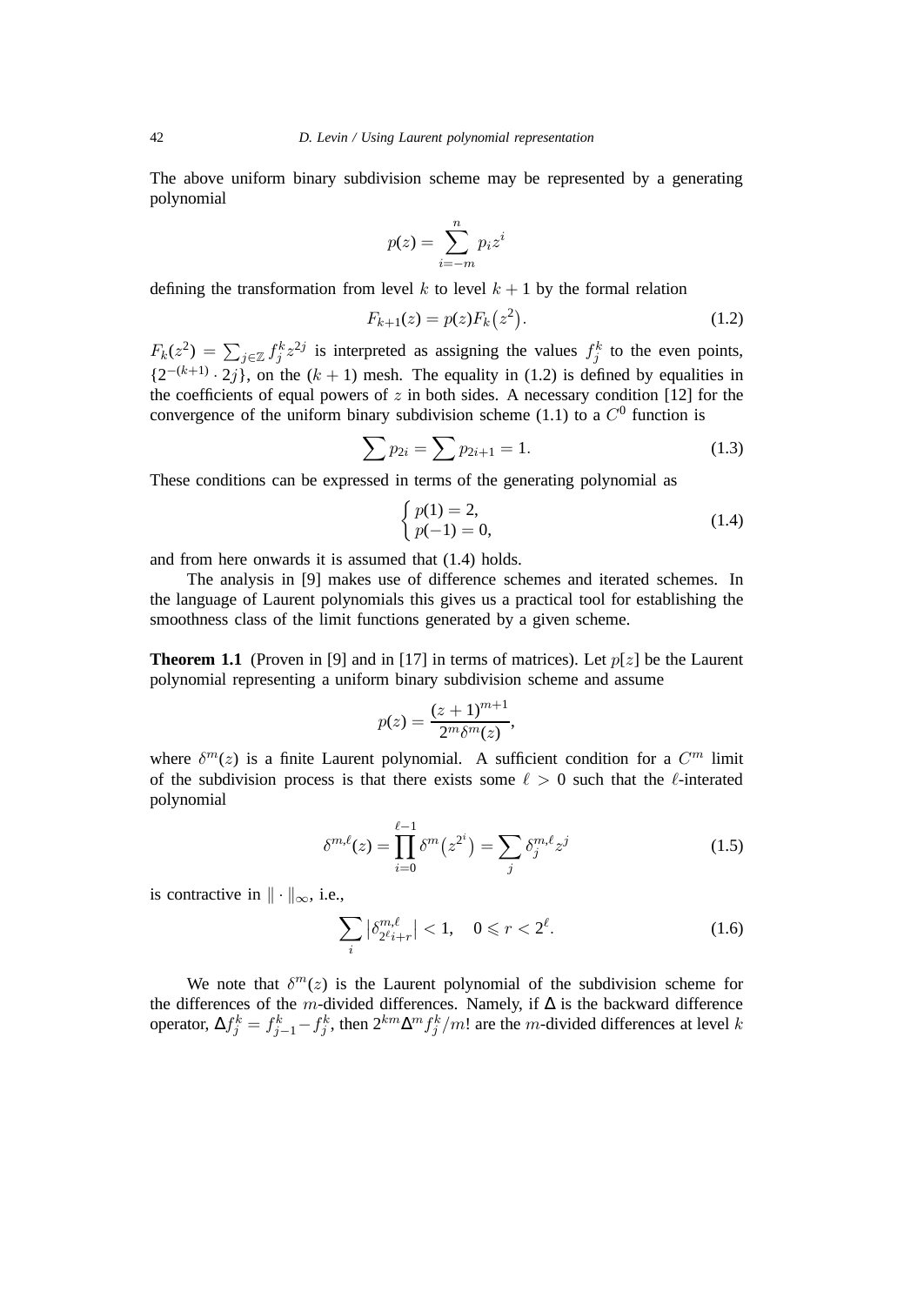and  $g_j^k = 2^{km} \Delta^{m+1} f_j^k/m!$  are the differences of the m-divided differences at level k. The subdivision scheme induced by  $\delta^{m}(z)$  transforms the values  $\{g_j^k\}_{j\in\mathbb{Z}}$  to the values  $\{g_j^{k+1}\}_{{j\in\mathbb{Z}}}$  [7].

The motivation for the analysis of non-uniform binary subdivision schemes arises from some applications of the 4-point interpolatory scheme [8]. This scheme is defined by

$$
\begin{cases}\nf_{2j}^{k+1} = f_j^k, \\
f_{2j+1}^{k+1} = \left(\frac{1}{2} + w\right) \left(f_j^k + f_{j+1}^k\right) - w \left(f_{j-1}^k + f_{j+2}^k\right),\n\end{cases} \tag{1.7}
$$

where  $w$  is a constant tension parameter.

It is easy to check that the corresponding generating polynomial is

$$
p(z) = \frac{1}{2z}(z+1)^2(1+wb(z)),
$$
\n(1.8)

where

$$
b(z) = -2z^{-2}(z-1)^2(z^2+1).
$$

The analysis of this scheme in [8,9] gives ranges of the tension parameter  $w$  for which the limit curve of the subdivision scheme is  $C^0$  or  $C^1$ . In applications one may need to use different tension values at different parts of the curve and at different levels of the process. In general we consider the case  $w = w_j^k$ , i.e., a tension value depending on the point  $j$  and the level  $k$ , and we would like to find conditions on the values  $\{w_j^k\}$  so that the limit curve is still  $C^0$  or even  $C^1$ .

The subdivision process (1.1) generates limit functions of the form

$$
f(x) = \sum_{j \in \mathbb{Z}} f_j^0 \phi(x - j),
$$
 (1.9)

where the function  $\phi$ , termed the "basic limit function", is supported in  $[-m, n]$  and it satisfies the refinement equation

$$
\phi(x) = \sum_{i=-m}^{n} p_i \phi(2x - i).
$$
 (1.10)

Therefore, subdivision analysis is almost equivalent to the analysis of compact solutions of corresponding refinement equations. This direction, which is also motivated by wavelet analysis, is pursued in many works, e.g., [2,3], the main tool for this analysis being of course Fourier analysis.

## **2. Analysis of non-uniform binary subdivision schemes**

The analysis tools for uniform binary subdivision schemes in [7,9,17], or the Fourier analysis approach in [2] do not seem to be appropriate for non-uniform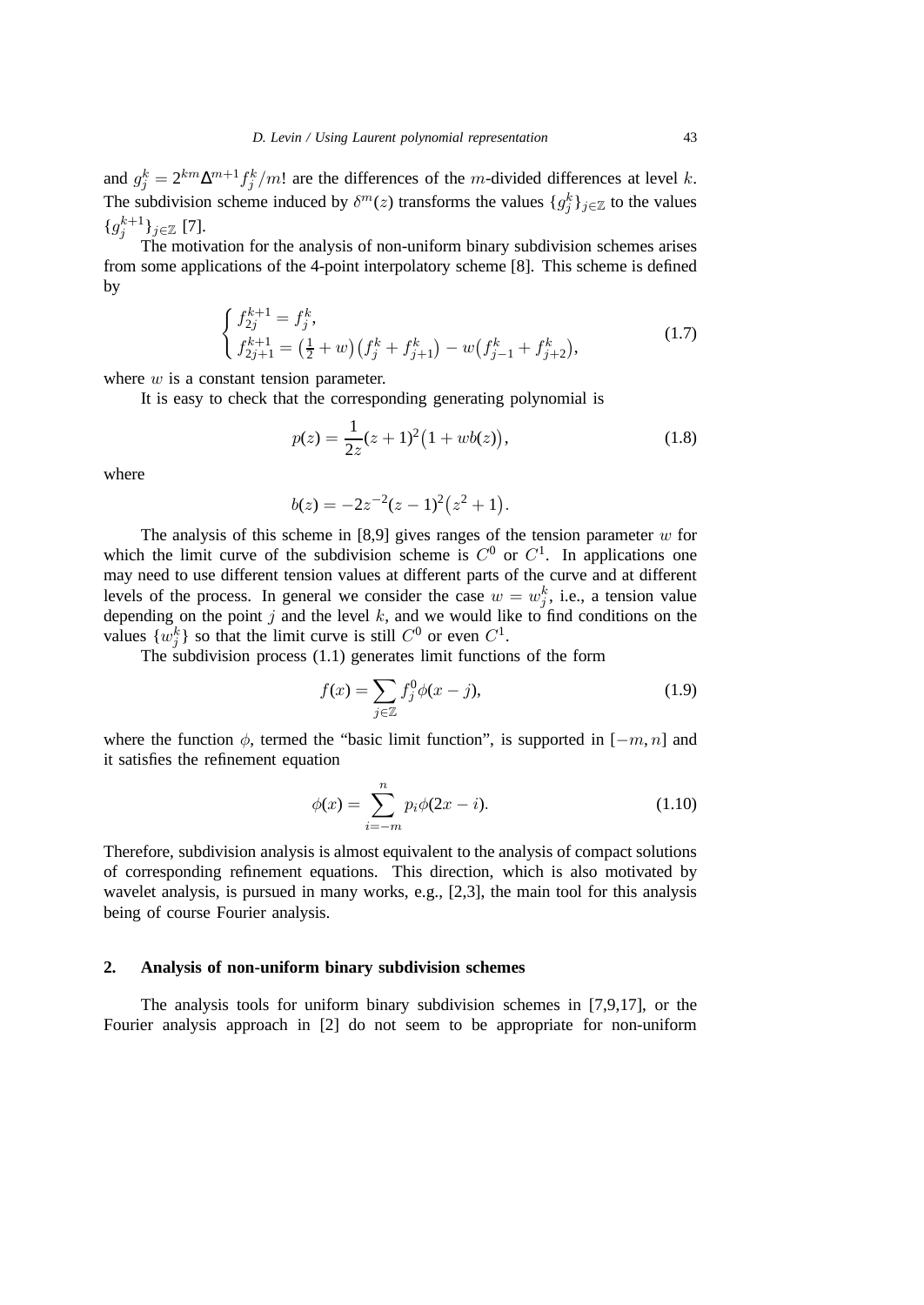schemes. In [4] de Boor studies the convergence of non-uniform corner cutting, and this problem is further investigated by Gregory and Qu [14] who presented a full  $C<sup>1</sup>$ analysis. In [10] an analysis of piecewise uniform subdivision schemes is presented. In what follows we suggest an adaptation of the the above Laurent polynomial tools for the analysis of general non-uniform binary subdivision schemes.

A general non-uniform linear binary subdivision scheme can be represented by a bi-infinite sequence of generating polynomials  $\{p_{(j,k)}(z)\}\$  where each  $p_{(j,k)}\$  is the polynomial representing the scheme generating the value  $f_j^k$ ,  $k \geq 1$ ,  $j \in \mathbb{Z}$ . That is,

$$
f_j^{k+1} = \sum_{i \in \mathbb{Z}} p_{(j,k),j-2i} f_i^k,
$$
\n(2.1)

where  $p_{(j,k)}(z) = \sum_{m \in \mathbb{Z}} p_{(j,k),m} z^m$ . We assume here that all the masks are finite, namely,  $\{p_{(i,k)}(z)\}\$  are all finite Laurent polynomials. In the uniform case there is one "basic limit function" which, together with its integer shifts and dyadic scalings, provides all the information on the limit function and the related multiresolution analysis. In the level-dependent case [13], there is a different "basic limit function" for each refinement level, while in the general non-uniform linear case we may define a "basic limit function"  $\phi_{(j,k)}(x)$  per each dyadic point. Consequently there is a bi-infinite system of refinement equations satisfied by  $\{\phi_{(i,k)}(x)\}\)$ . We are not going to pursue this direction here.

Let  $G(z) = \sum_{j \in \mathbb{Z}} g_i z^i$  be a Laurent series. We introduce the notation

$$
[G(z)]_j = \left[\sum_{j \in \mathbb{Z}} g_i z^i\right]_j = g_j, \quad j \in \mathbb{Z}, \tag{2.2}
$$

for the operator extracting the coefficient of  $z<sup>j</sup>$  in a Laurent series. This simple operator is the main tool used in the definitions and the derivations in this work. Two useful simple properties of this operator are  $[zG(z)]_j = [G(z)]_{j-1}$  and  $[G(z^2)]_{2j} = [G(z)]_j$ .

The transformation from level  $k - 1$  to level k by a general non-uniform scheme can be expressed by the formal relation

$$
F_k(z) = \sum_{j \in \mathbb{Z}} \left[ p_{(j,k)}(z) F_{k-1}(z^2) \right]_j z^j.
$$
 (2.3)

It is clear that if j is even (odd) then only the even (odd) terms of  $p_{(j,k)}(z)$ contribute to the definition of the value  $f_j^k$ . However, in order to obtain a unified formulation, we let  $p_{(i,k)}(z)$  contain both odd and even powers. We further assume that all the generating polynomials satisfy

$$
\begin{cases}\np_{(j,k)}(1) = 2, \\
p_{(j,k)}(-1) = 0.\n\end{cases}
$$
\n(2.4)

These conditions, which are necessary for a  $C^0$  limit in the uniform case, are certainly not necessary for a  $C^0$  limit in the non-uniform case, but they are satisfied in some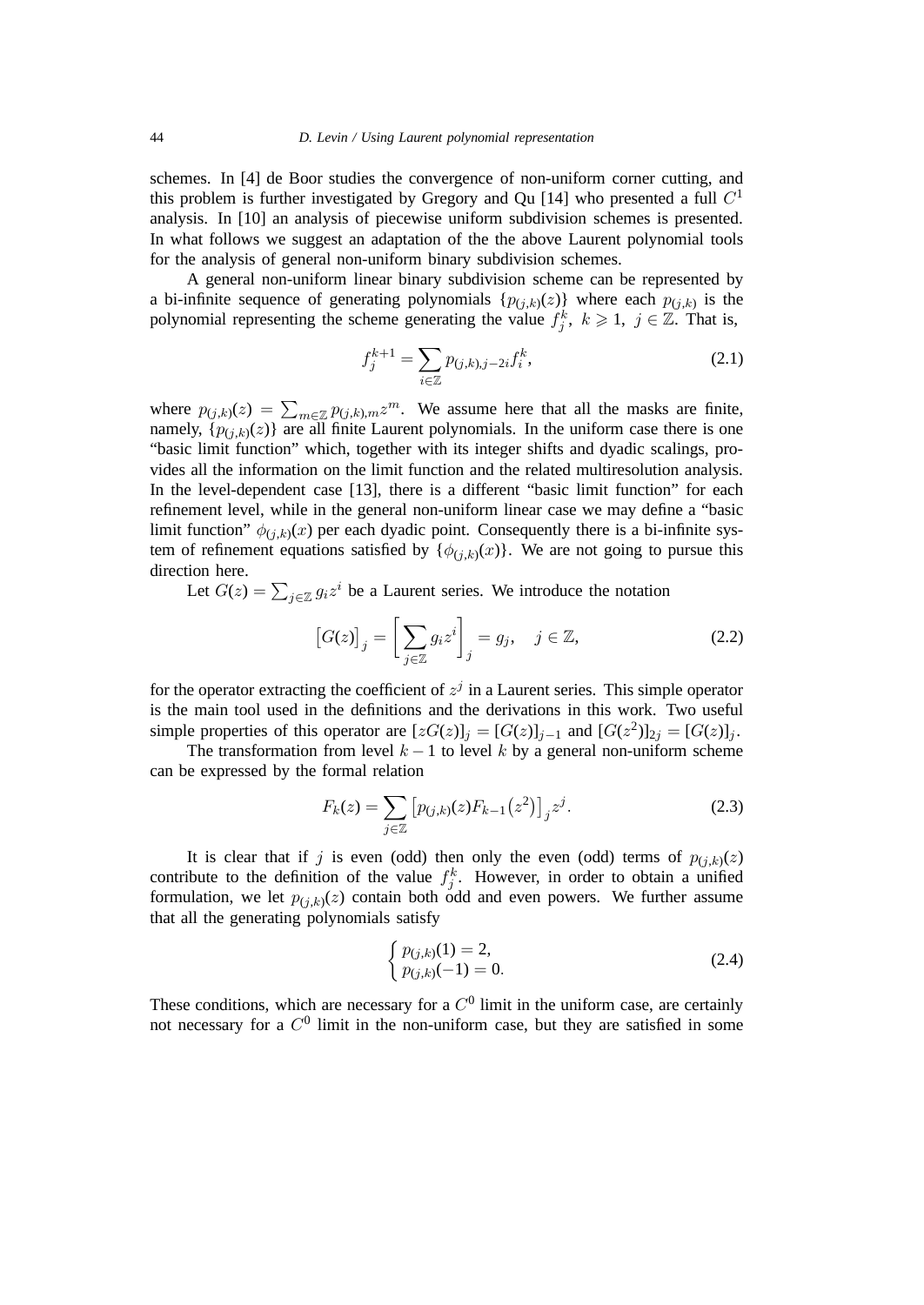interesting examples of non-uniform schemes. The condition simply says that the scheme preserves the constant function.

**Example.** Consider the 4-point scheme (1.8) where w is replaced by  $w_j^k$ . The corresponding generating polynomials are

$$
p_{(j,k)}(z) = \frac{1}{2z}(z+1)^2\big(1+w_j^k b(z)\big). \tag{2.5}
$$

In other words, at each new point  $2^{-k}j$  the 4-point scheme is applied with possibly a different tension parameter  $w_j^k$ .

Let us now examine the applicability of the new notation  $(2.2)$ – $(2.3)$  to the basic operations of backward differencing and to iterated subdivision. Backward differences of the values  $\{f_j^k\}$  are represented by the Laurent series  $(z-1)F_k(z)$ . We would like to express the backward differencing at level  $k$  by the backward differencing at level  $k - 1$ , as follows:

$$
(z-1)F_k(z) = \sum_{j \in \mathbb{Z}} \left\{ \left[ p_{(j-1,k)}(z) F_{k-1}(z^2) \right]_{j-1} - \left[ p_{(j,k)}(z) F_{k-1}(z^2) \right]_j \right\} z^j
$$
  
= 
$$
\sum_{j \in \mathbb{Z}} \left[ \left( z p_{(j-1,k)}(z) - p_{(j,k)}(z) \right) F_{k-1}(z^2) \right]_j z^j.
$$
 (2.6)

Using (2.4) we have the factorization

$$
zp_{(j-1,k)}(z) - p_{(j,k)}(z) = (z^2 - 1)\delta_{(j,k)}^1(z),
$$
\n(2.7)

where  $\delta^1_{(j,k)}(z)$  is a finite Laurent polynomial, and thus

$$
(z-1)F_k(z) = \sum_{j \in \mathbb{Z}} \left[ \delta^1_{(j,k)}(z) \left( z^2 - 1 \right) F_{k-1}(z^2) \right]_j z^j. \tag{2.8}
$$

Equation (2.8) expresses the transformation from differences at level  $k - 1$  to differences at level k using the polynomials  $\{\delta^1_{(j,k)}(z)\}$ . Viewing the polynomials  $\{\delta^1_{(j,k)}(z)\}$ as a non-uniform subdivision scheme, the non-uniform subdivision scheme defined by the polynomials  $\{p_{(j,k)}(z)\}\$ is  $C^0$  if the scheme  $\{\delta^1_{(j,k)}(z)\}\$ is contractive. If the scheme  $\{2\delta^1_{(j,k)}(z)\}\$  satisfies the conditions (2.4), then further difference schemes may be defined. An important special case is considered in the following lemma:

**Lemma 2.1.** Let

$$
p_{(j,k)}(x) = \frac{(z+1)^{m+1}}{2^m} \big(a(z) + (z-1)^m b_j^k(z)\big),\tag{2.9}
$$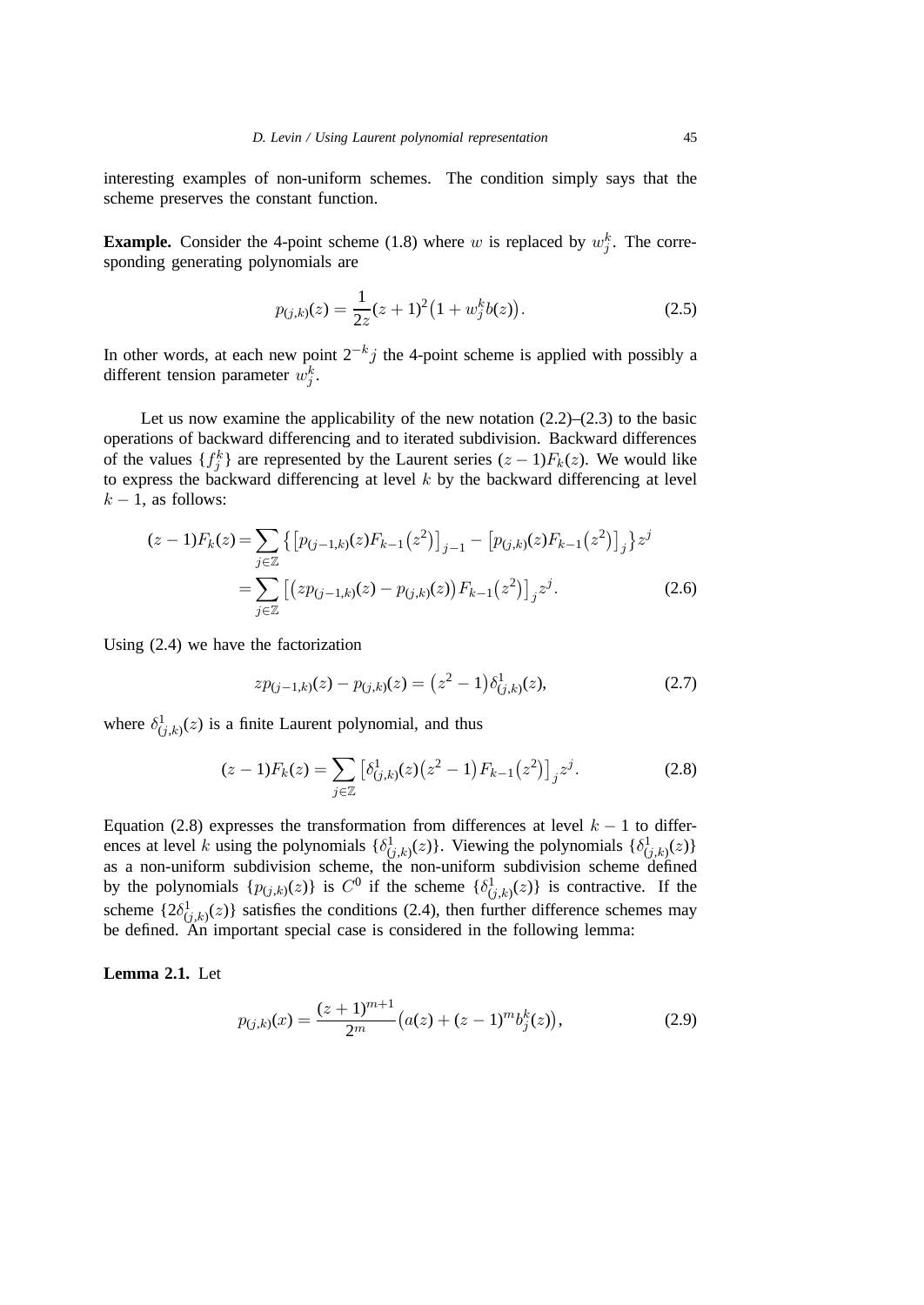with  $a(1) = 1$ , and define  $\delta^0_{(j,k)}(z) \equiv p_{(j,k)}(z)$ . Then all the non-uniform difference schemes  $\{\delta_{(j,k)}^r(z)\}\$ ,  $1 \leq r \leq m+1$ , defined recursively by

$$
\delta_{(j,k)}^{r+1}(z) = \frac{2^r (z \delta_{(j-1,k)}^r(z) - \delta_{(j,k)}^r(z))}{z^2 - 1}
$$
\n(2.10)

are finite Laurent polynomials. Furthermore, the scheme  $\{\delta_{(j,k)}^{r+1}(z)\}$  maps the differences of the divided differences of order r of  $\{f_j^{k-1}\}\$  to the same differences at level k. Namely,

$$
\frac{(z-1)^{r+1}}{2^{rk}}F_k(z) = \sum_{j\in\mathbb{Z}} \left[ \delta_{(j,k)}^{r+1}(z) \frac{(z^2-1)^{r+1}}{2^{r(k-1)}} F_{k-1}(z^2) \right]_j z^j.
$$
 (2.11)

The proof follows by applying (2.7) and (2.8) recursively, using the special form (2.9) of  $\{p_{(j,k)}(z)\}.$ 

Next, in analogy to (1.5), we look for the generating polynomials for the  $\ell$ -iterated scheme: We introduce the notation  $q_{(j,k,\ell)}(z)$  representing the rule for calculating the value  $f_j^{k+\ell}$  using values at level k, { $f_i^k$ }.

**Lemma 2.2.** Let  $\{q_{(j,k)}(z)\}\)$  be the generating polynomials of a non-uniform binary subdivision scheme. Then the generating polynomials of the  $\ell$ -iterated scheme, transforming values at level k directly to level  $k + \ell$ , are  $\{q_{(j,k,\ell)}(z)\}\$  defined recursively by

$$
q_{(j,k,i+1)}(z) = \sum_{m} q_{(j,k+i,1),m} z^{m} q_{([j-m)/2],k,i)}(z^{2}),
$$
\n(2.12)

where

$$
q_{(j,k,1)}(z) = q_{(j,k+1)}(z)
$$

and

$$
q_{(j,k,i)}(z) = \sum_{m} q_{(j,k,i),m} z^{m}, \quad i = 1, ..., \ell.
$$

*Proof.* We would like to show that

$$
F_{k+\ell}(z) = \sum_{j \in \mathbb{Z}} \left[ q_{(j,k,\ell)}(z) F_k(z^{2^{\ell}}) \right]_j z^j.
$$
 (2.13)

By definition,

$$
F_{k+i+1}(z) = \sum_{j \in \mathbb{Z}} \left[ q_{(j,k+i,1)}(z) F_{k+i}(z^2) \right]_j z^j.
$$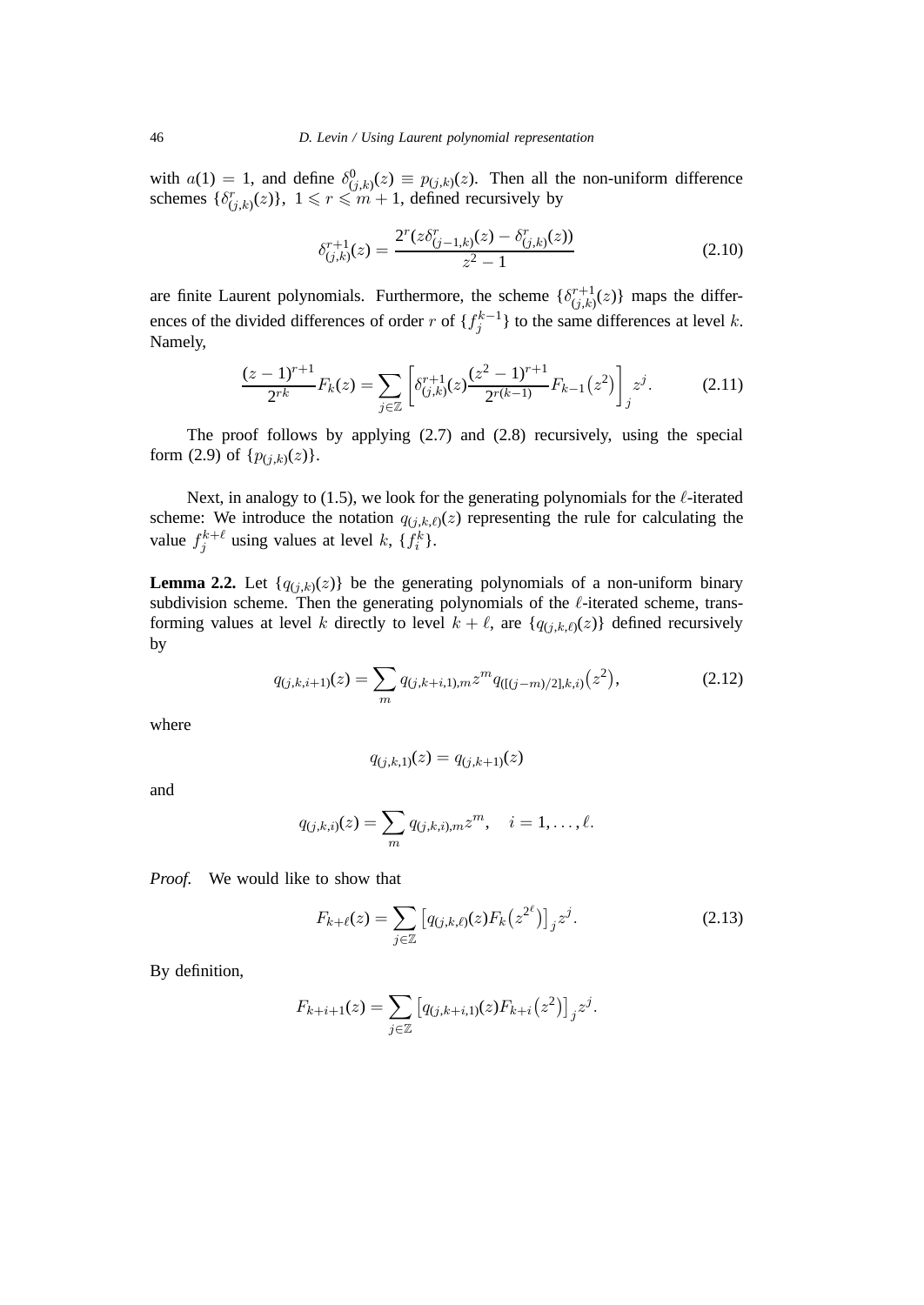Hence, assuming

$$
F_{k+i}(z) = \sum_{n \in \mathbb{Z}} \left[ q_{(n,k,i)}(z) F_k(z^{2^i}) \right]_n z^n,
$$

we have

$$
F_{k+i+1}(z) = \sum_{j \in \mathbb{Z}} \left[ q_{(j,k+i,1)}(z) \sum_{n \in \mathbb{Z}} \left[ q_{(n,k,i)}(z) F_k(z^{2i}) \right]_n z^{2n} \right]_j z^j
$$
  
\n
$$
= \sum_{j \in \mathbb{Z}} \sum_m q_{(j,k+i,1),m} \left[ z^m \sum_{n \in \mathbb{Z}} \left[ q_{(n,k,i)}(z^2) F_k(z^{2^{i+1}}) \right]_{2n} z^{2n} \right]_j z^j
$$
  
\n
$$
= \sum_{j \in \mathbb{Z}} \sum_m q_{(j,k+i,1),m} \left[ \sum_{n \in \mathbb{Z}} \left[ q_{(n,k,i)}(z^2) F_k(z^{2^{i+1}}) \right]_{2n} z^{2n} \right]_{j-m} z^j
$$
  
\n
$$
= \sum_{j \in \mathbb{Z}} \sum_m q_{(j,k+i,1),m} \left[ q_{((j-m)/2],k,i)}(z^2) F_k(z^{2^{i+1}}) \right]_{j-m} z^j
$$
  
\n
$$
= \sum_{j \in \mathbb{Z}} \left[ \sum_m q_{(j,k+i,1),m} z^m q_{((j-m)/2],k,i)}(z^2) F_k(z^{2^{i+1}}) \right]_j z^j.
$$

Thus  $q_{(j,k,i+1)}(z)$  defined by (2.12) does transform values from level k into values at level  $k + i + 1$ .

**Definition 2.3.** Using lemma 2.2, a non-uniform scheme represented by generating polynomials  $\{q_{(j,k)}(z)\}\$ is said to be contractive if there exists some integer  $\ell$  and  $\rho \in [0, 1)$  such that

$$
\sum_{i} |q_{(j,k,\ell),2\ell_{i+r}}| \leqslant \rho, \quad 0 \leqslant r < 2^{\ell}, \tag{2.14}
$$

for any j and for any  $k \geq K$ ,  $K \geq 1$ .

**Theorem 2.4** (Sufficient conditions for  $C^m$ ). Let  $\{p_{(j,k)}(z)\}$  be the generating polynomials of a non-uniform binary subdivision scheme, and let  $\{\delta_{(j,k)}^r(z)\}\,$ ,  $1 \leq r \leq m+1$ , be defined by (2.10). Then the scheme  $\{p_{(j,k)}(z)\}\$ is  $C^m$  if the scheme defined by  $\{\delta^{m+1}_{(j,k)}(z)\}\$  is contractive.

## **3. The non-uniform 4-point scheme**

In this section we apply the above analysis principles to the example of the nonuniform interpolatory 4-point scheme. The corresponding generating polynomials (2.5) can be written as

$$
p_{(j,k)}(z) = \frac{(z+1)^2}{2} \left( \frac{1}{z} - 2w_j^k z^{-3} (z-1)^2 (z^2+1) \right).
$$
 (3.1)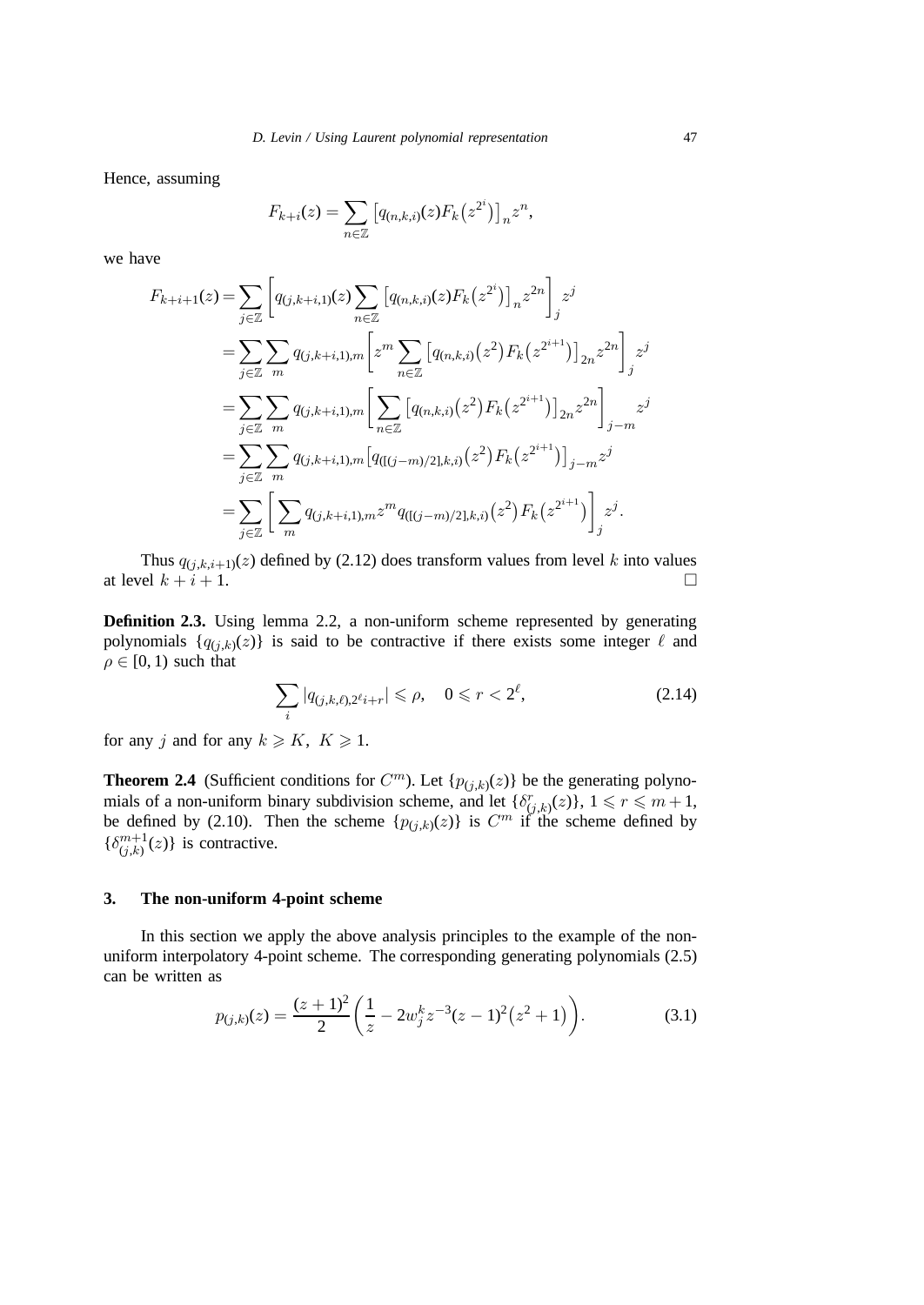The uniform case  $\{w_j^k \equiv w\}$  is analyzed in [8], where it is shown that for any fixed  $w \in I_1 \equiv (0, \frac{1}{8})$ , the 4-point scheme produces  $C^1$  limit functions. The special choice  $w = \frac{1}{16}$  is fully investigated in [5,6]. The range of w for a  $C^1$  limit is extended in [9] into  $w \in I_2 \equiv (0, (\sqrt{5} - 1)/8)$ , which is still not the largest possible. Using the analysis in [10] it follows that applying the 4-point scheme different weights  $\subset I_2$ in different subintervals still yields  $C<sup>1</sup>$  limit functions. For the non-uniform case we restrict the analysis to  $\{w_j^k\} \subset I_1$ .

**Theorem 3.1.** Let  $\{w_j^k\}$  be chosen arbitrarily in  $[\varepsilon, \frac{1}{8} - \varepsilon]$ , for some fixed  $0 < \varepsilon < \frac{1}{16}$ . Then the non-uniform 4-point scheme defined by the polynomials  $(3.1)$  produces  $C<sup>1</sup>$ limit functions.

*Proof.* Let us view the corresponding difference schemes. The non-uniform scheme (3.1) is of the form (2.9) assumed in lemma 2.2. Hence, the difference schemes are defined by the finite Laurent polynomials  $\{\delta_{(j,k)}^r(z)\}\$ ,  $r = 1, 2$  defined by (2.10). The explicit expressions are:

$$
\delta_{(j,k)}^1(z) = (z+1)\left(\frac{1}{2z} + (zw_{j-1}^k - w_j^k)z^{-3}(z-1)(z^2+1)\right) \tag{3.2}
$$

and

$$
\delta_{(j,k)}^2(z) = \frac{1}{z} - 2\left(z^2 w_{j-2}^k - 2zw_{j-1}^k + w_j^k\right)z^{-3}\left(z^2 + 1\right). \tag{3.3}
$$

By theorem 2.4, the non-uniform 4-point scheme would be  $C<sup>1</sup>$  if we could prove that the scheme  $\{\delta^2_{(j,k)}(z)\}$  is contractive. Following [9], let us examine the iterated scheme  $\{\delta^2_{(j,k,2)}(z)\}\)$ . Using the recursive relation (2.12) we find that

$$
\delta_{(j,k,2)}^{2}(z) = \sum_{m=-9}^{3} q_{m} z^{m}
$$
\n
$$
= z^{-9} \left[ 4w_{i+1}^{k+1} w_{j}^{k+2} \right] - z^{-8} \left[ 8w_{i+1}^{k+1} w_{j-1}^{k+2} \right]
$$
\n
$$
- z^{-7} \left[ 2w_{i}^{k+1} \left( 1 - 2w_{j-2}^{k+2} + 2w_{j}^{k+2} \right) \right] + z^{-6} \left[ 8w_{i}^{k+1} w_{j-1}^{k+2} \right]
$$
\n
$$
+ z^{-5} \left[ 4w_{i-1}^{k+1} \left( 1 - w_{j-2}^{k+2} - w_{j}^{k+2} \right) - 2w_{j}^{k+2} + 4w_{i+1}^{k+1} w_{j}^{k+2} \right]
$$
\n
$$
+ z^{-4} \left[ 4w_{j-1}^{k+2} \left( 1 + 2w_{i-1}^{k+1} - 2w_{i+1}^{k+1} \right) \right]
$$
\n
$$
+ z^{-3} \left[ 1 - 2w_{j-2}^{k+2} - 2w_{j}^{k+2} - 2w_{i-2}^{k+1} \left( 1 + 2w_{j-2}^{k+2} - 2w_{j}^{k+2} \right) - 2w_{i}^{k+1} \left( 1 - 2w_{j-2}^{k+2} + 2w_{j}^{k+2} \right) \right]
$$
\n
$$
+ z^{-2} \left[ 4w_{j-1}^{k+2} \left( 1 - 2w_{i-2}^{k+1} + 2w_{i}^{k+1} \right) \right]
$$
\n
$$
+ z^{-1} \left[ 4w_{i-1}^{k+1} \left( 1 - w_{j-2}^{k+2} - w_{j}^{k+2} \right) - 2w_{j-2}^{k+2} + 4w_{i-3}^{k+1} w_{j-2}^{k+2} \right]
$$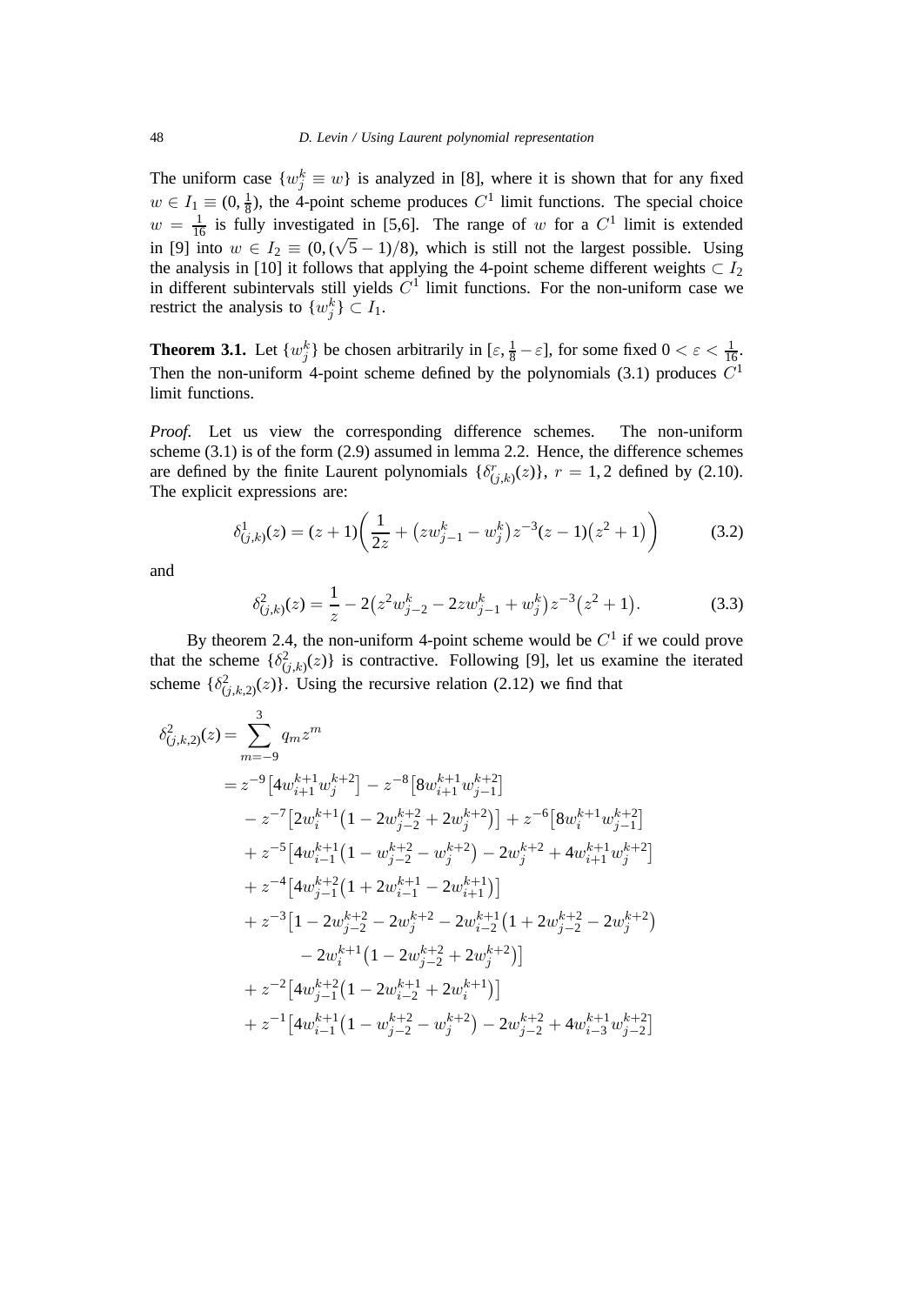*D. Levin / Using Laurent polynomial representation* 49

+ 
$$
8w_{i-1}^{k+1}w_{j-1}^{k+2} + z[-2w_{i-2}^{k+1}(1-2w_{j-2}^{k+2}+2w_j^{k+2})] - z^2[8w_{i-2}^{k+1}w_{j-1}^{k+2}]
$$
  
+  $z^3[4w_{i-3}^{k+1}w_{j-2}^{k+2}],$  (3.4)

where  $i = [j/2]$ . To check if the scheme  $\{p_{(j,k)}(z)\}\$ is  $C^1$  it is enough to prove that  $\{\delta^2_{(j,k)}(z)\}\$ is contractive, and in view of (2.14), it is enough to show that there exists  $\rho \in [0, 1)$  such that each of the following four inequalities holds for any j and k:

$$
|q_{-9}| + |q_{-5}| + |q_{-1}| + |q_3| \leq \rho,
$$
  
\n
$$
|q_{-8}| + |q_{-4}| + |q_0| \leq \rho,
$$
  
\n
$$
|q_{-7}| + |q_{-3}| + |q_1| \leq \rho,
$$
 and  
\n
$$
|q_{-6}| + |q_{-2}| + |q_2| \leq \rho.
$$

To simplify the notation let us denote the parameters in (3.4) as  $t_m = w_{i-4+m}^{k+1}$ ,  $m =$ 1,..., 5, and  $t_m = w_{j-8+m}^{k+2}$ ,  $m = 6, 7, 8$ . Now we have to show that above four inequalities are satisfied for some fixed  $\rho \in [0, 1)$  for any  $\{t_m\}_{m=1}^8 \subset [\varepsilon, \frac{1}{8} - \varepsilon]$ . The four inequalities take the form

$$
4t_5t_8 + |4t_3(1 - t_6 - t_8) - 2t_8 + 4t_5t_8| + |4t_3(1 - t_6 - t_8) - 2t_6 + 4t_1t_6|
$$
  
+ 4t\_1t\_6 \le \rho, (3.5)  

$$
8t_5t_7 + 4t_7(1 + 2t_3 - 2t_5) + 8t_3t_7 \le \rho,
$$
  

$$
2t_4(1 - 2t_6 + 2t_8) + |(1 - 2t_6 - 2t_8) - 2t_2(1 + 2t_6 - 2t_8) - 2t_4(1 - 2t_6 + 2t_8)|
$$
  
+ 2t\_2(1 - 2t\_6 + 2t\_8) \le \rho, (3.7)

$$
8t_4t_7 + 4t_7(1+2t_4-2t_2) + 8t_2t_7 \leq \rho.
$$
\n(3.8)

The inequalities (3.6) and (3.8) are easily satisfied with  $\rho = \frac{3}{4}$ . To handle (3.5) we consider all the cases

$$
4t_3(1-t_6-t_8) \leqslant \text{or} > 2t_8 - 4t_5t_8
$$

and

$$
4t_3(1-t_6-t_8) \leqslant \text{or} > 2t_6 - 4t_1t_6,
$$

and it follows that the inequality holds with  $\rho = 1 - 10\varepsilon + 16\varepsilon^2$ . In (3.7) we first observe that the expression within the absolute value sign can be written as

$$
1-2t_6(1+2t_2-2t_4)-2t_8(1-2t_2+2t_4)\geq \frac{3}{8}>0.
$$

Thus, the whole expression is bounded by  $1 - 2t_6 - 2t_8 \leq 1 - 4\varepsilon$ , and the four inequalities are satisfied with  $\rho = 1 - 4\varepsilon$ . inequalities are satisfied with  $\rho = 1 - 4\varepsilon$ .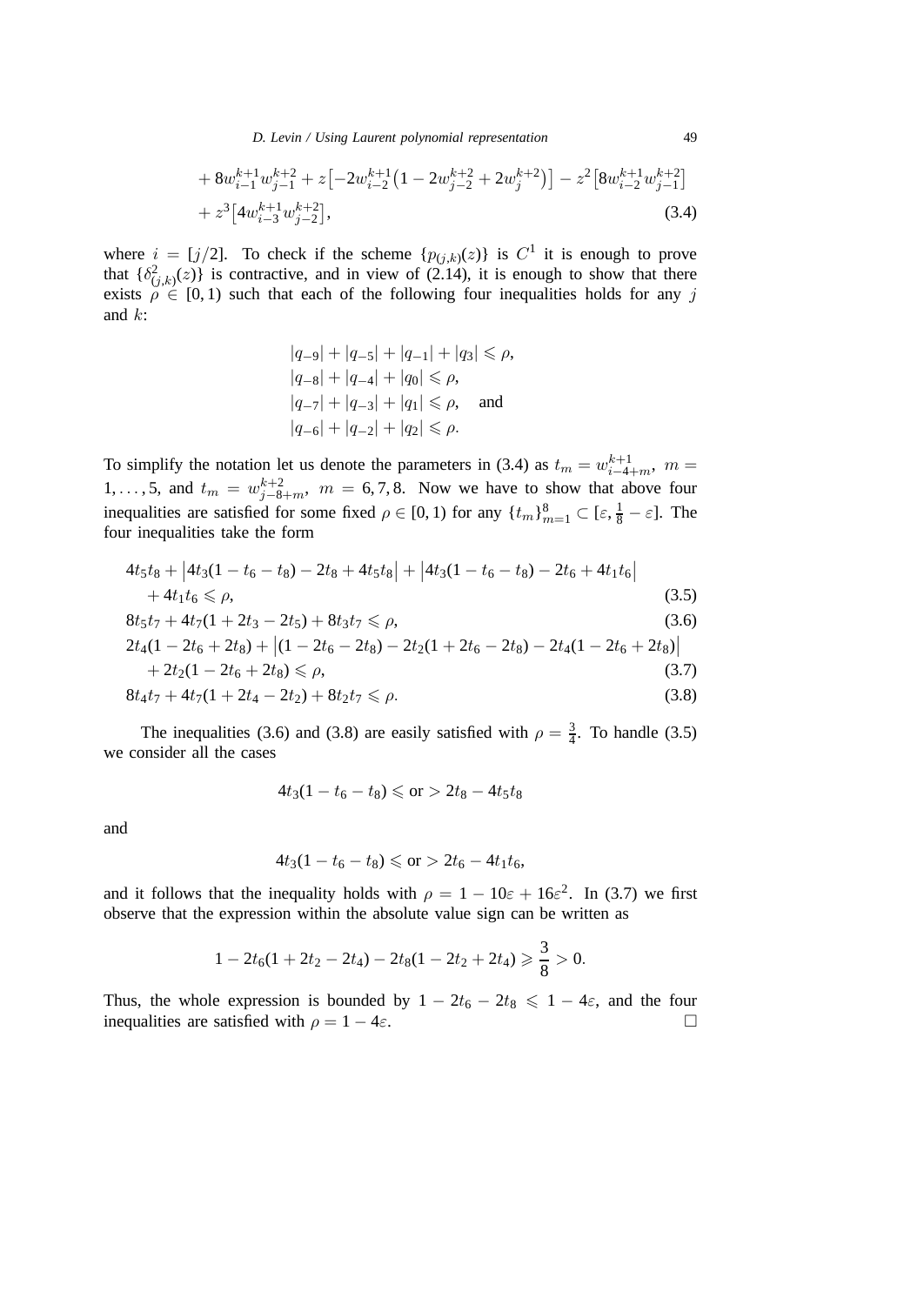## **4. Guidelines for the multi-dimensional case**

In this section we formulate the analysis principles for studying multi-dimensional non-uniform binary subdivision schemes over uniform square grids. Based upon the multidimensional theory in [7] the extension to the non-uniform case is quite straightforward, while the application to particular non-uniform cases becomes pretty involved. In the following we present an analysis of the so called *truncated tensor product* scheme [11], which is based upon the 4-point scheme. Using the standard multi-index notation  $\mathbf{j} = (j_1, \ldots, j_d)$ ,  $\mathbf{z} = (z_1, \ldots, z_d)$  and  $\mathbf{z}^{\mathbf{j}} = z_1^{j_1} z_2^{j_2} \cdots z_d^{j_d}$ , the multivariate notation and relations are as follows:

A general linear non-uniform d-variate binary subdivision scheme can be represented by a set of generating polynomials  $\{p_{(j,k)}(z)\}\$  where each  $p_{(j,k)}\$  is the polynomial representing the scheme generating the value  $f_j^k$ ,  $k \geq 1$ ,  $j \in \mathbb{Z}^d$ . That is,

$$
f_{\mathbf{j}}^{k+1} = \sum_{\mathbf{i} \in \mathbb{Z}^d} p_{(\mathbf{j},k),\mathbf{j}-2\mathbf{i}} f_{\mathbf{i}}^k,\tag{4.1}
$$

where  $p_{(\mathbf{j},k)}(\mathbf{z}) = \sum_{\mathbf{m}\in\mathbb{Z}^d} p_{(\mathbf{j},k),\mathbf{m}}\mathbf{z}^{\mathbf{m}}$ . As in the univariate case we use the notation

$$
\left[\sum_{\mathbf{i}\in\mathbb{Z}^d} g_{\mathbf{i}} \mathbf{z}^{\mathbf{i}}\right]_{\mathbf{j}} = g_{\mathbf{j}},\tag{4.2}
$$

for the operator extracting the **j**th coefficient of a Laurent series, and the values at level k are represented by  $F_k(z) = \sum_{\mathbf{j} \in \mathbb{Z}^d} f_{\mathbf{j}}^k z^{\mathbf{j}}$ . The transformation from level  $k-1$ to level  $k$  is expressed by the formal relation

$$
F_k(\mathbf{z}) = \sum_{\mathbf{j} \in \mathbb{Z}^d} \left[ p_{(\mathbf{j},k)}(\mathbf{z}) F_{k-1}(\mathbf{z}^2) \right]_{\mathbf{j}} \mathbf{z}^{\mathbf{j}}.
$$
 (4.3)

We also denote  $\mathbf{1} = (1, 1, \ldots, 1) \in \mathbb{Z}^d$ ,  $\{e_r\}_{r=1}^d$  the standard basis for  $\mathbb{R}^d$  and  $\mathbf{E} =$ {corners of  $[-1, 1]^d$ }. The necessary conditions for a  $C^0$  limit in the uniform case are assumed here for any one of the generating polynomials:

$$
\begin{cases} p_{(j,k)}(1) = 2^d, \\ p_{(j,k)}|_{E \setminus 1} = 0. \end{cases} \tag{4.4}
$$

The main example we treat here is the non-uniform variant of the bivariate *truncated tensor product* scheme [11], which is defined by the generating polynomial

$$
p(z_1, z_2) = \frac{1}{4z_1 z_2} (z_1 + 1)^2 (z_2 + 1)^2 (1 + w(b(z_1) + b(z_2))), \tag{4.5}
$$

where  $b(z)$  is the same as in (1.8). As shown in [15], this scheme is  $C<sup>1</sup>$  at least for the range  $w \in (0, 0.122)$ . For the non-uniform scheme we allow a different pair of tension parameters at each new point generated at each level. Namely,  $\{u_{((i,j),k)}\}$  and  ${v_{((i,j),k)}}$  as tension parameters in the x- and the y-directions, respectively, where  $(i, j)$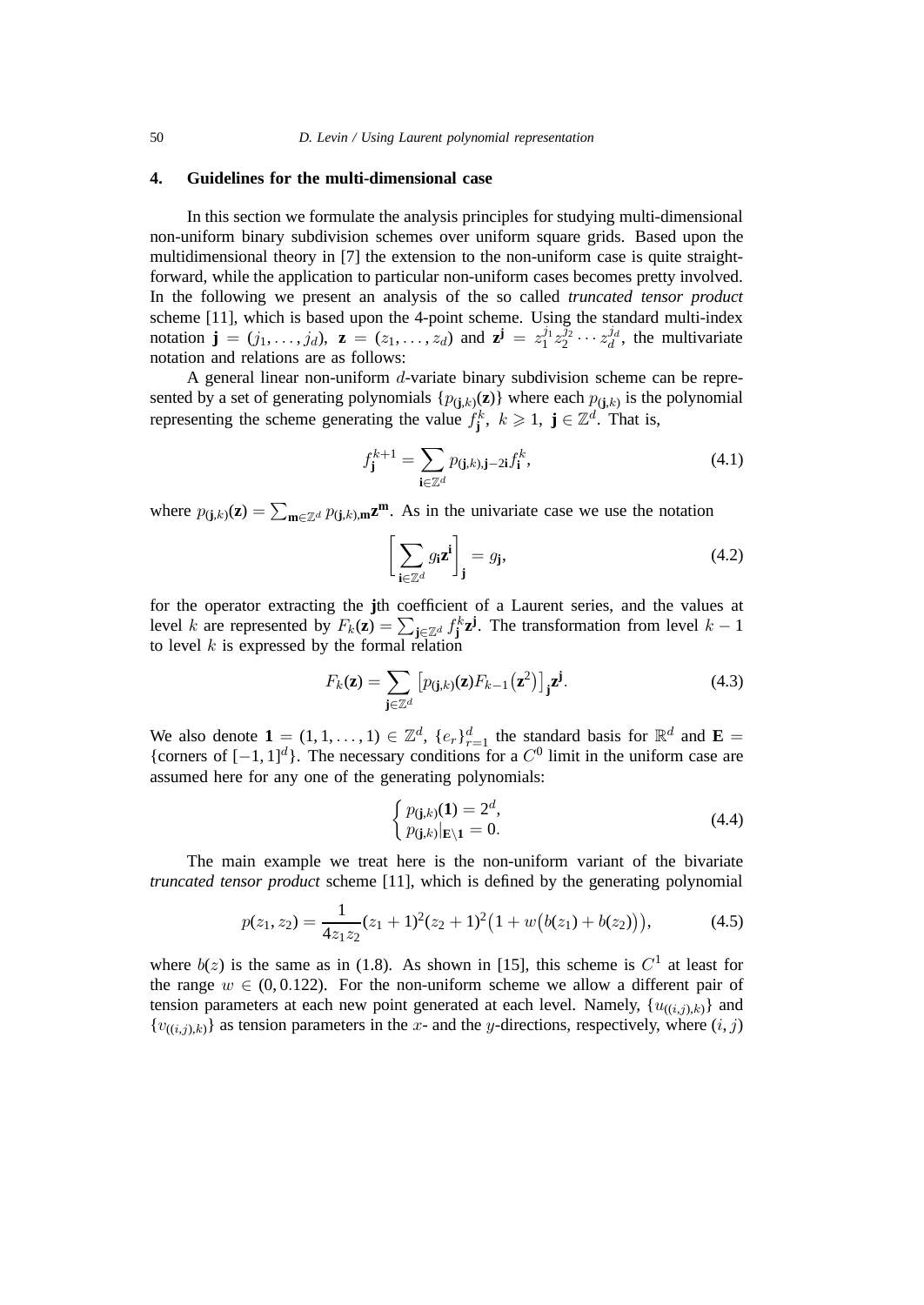denotes a generic point in  $\mathbb{Z}^2$ . The set of generating polynomials of the non-uniform *truncated tensor product* scheme is thus

$$
p_{((i,j),k)}(z_1, z_2) = \frac{1}{4z_1z_2}(z_1+1)^2(z_2+1)^2\big(1+u_{((i,j),k)}b(z_1)+v_{((i,j),k)}b(z_2)\big). \tag{4.6}
$$

To study the range of parameters for  $C<sup>1</sup>$  limits of this non-uniform scheme, we need to check the properties of the related difference schemes. In the multivariate case we consider a vector of first order backward differences at level  $k$  represented by vector Laurent polynomial

$$
G_k(\mathbf{z}) \equiv (z_1 - 1, z_2 - 1, \dots, z_d - 1)^{\mathrm{T}} F_k(\mathbf{z}). \tag{4.7}
$$

Using the same arguments as in [7] we can write

$$
z_r p_{(\mathbf{j}-e_r,k)}(\mathbf{z}) - p_{(\mathbf{j},k)}(\mathbf{z})
$$
  
=  $(\delta_{(\mathbf{j},k)}^{r,1}(\mathbf{z}), \delta_{(\mathbf{j},k)}^{r,2}(\mathbf{z}), \dots, \delta_{(\mathbf{j},k)}^{r,d}(\mathbf{z})) (z_1^2 - 1, z_2^2 - 1, \dots, z_d^2 - 1)^{\mathrm{T}},$  (4.8)

where  $\{\delta_{(j,k)}^{r,s}(\mathbf{z})\}$  are finite Laurent polynomials.

Following the univariate derivation, using (2.6)–(2.7), we find out here that

$$
G_k(z) = \sum_{\mathbf{j} \in \mathbb{Z}^d} \left[ D^1_{(\mathbf{j},k)}(\mathbf{z}) G_{k-1}(\mathbf{z}^2) \right]_{\mathbf{j}} \mathbf{z}^{\mathbf{j}},\tag{4.9}
$$

where  $D^1_{(j,k)}(z)$  is the finite matrix Laurent polynomial with entries  $\{\delta^{r,s}_{(j,k)}(z)\}_{r,s=1}^d$ . The relation (4.9) is the multivariate analogue of (2.8). Following [7] again, it follows that the scheme  $\{p_{(\mathbf{j},k)}(\mathbf{z})\}$  produces  $C^0$  limit function if the matrix scheme  $\{D_{(\mathbf{j},k)}^1(\mathbf{z})\}$  is contractive. To analyze higher smoothness we need to consider higher order difference schemes, and for their existence we need to assume some further conditions on the matrix polynomials  $\{D_{(j,k)}^1(z)\}$ . The vectors of higher differences get longer and the corresponding matrix schemes are of corresponding bigger sizes. Instead of pushing further the smoothness analysis for a general scheme in  $\mathbb{R}^d$ , we rather focus on the specific example of the above mentioned bivariate non-uniform *truncated tensor product* scheme. The generating polynomials of this scheme can be written as

$$
p_{((i,j),k)}(z_1, z_2) = \frac{1}{4z_1z_2} \left[ (z_1 + 1)^2(z_2 + 1)^2 - u_{((i,j),k)} z_1^{-2} (z_1^2 - 1)^2 (z_1^2 + 1)(z_2 + 1)^2 - v_{((i,j),k)} z_2^{-2} (z_2^2 - 1)^2 (z_2^2 + 1)(z_1 + 1)^2 \right].
$$
\n(4.10)

To check  $C<sup>1</sup>$  we look for the scheme generating the vector of differences of first order divided differences, namely

$$
H_k(z_1, z_2) = 2((z_1 - 1)^2, (z_1 - 1)(z_2 - 1), (z_2 - 1)^2)^{\mathrm{T}} F_k(z_1, z_2).
$$
 (4.11)

Using (2.6) twice we have

$$
H_k(z_1, z_2) = \sum_{(i,j)\in\mathbb{Z}^2} \left[ V_{((i,j),k)}(z_1, z_2) F_{k-1}(z_1, z_2) \right]_{(i,j)} z_1^i z_2^j,
$$
(4.12)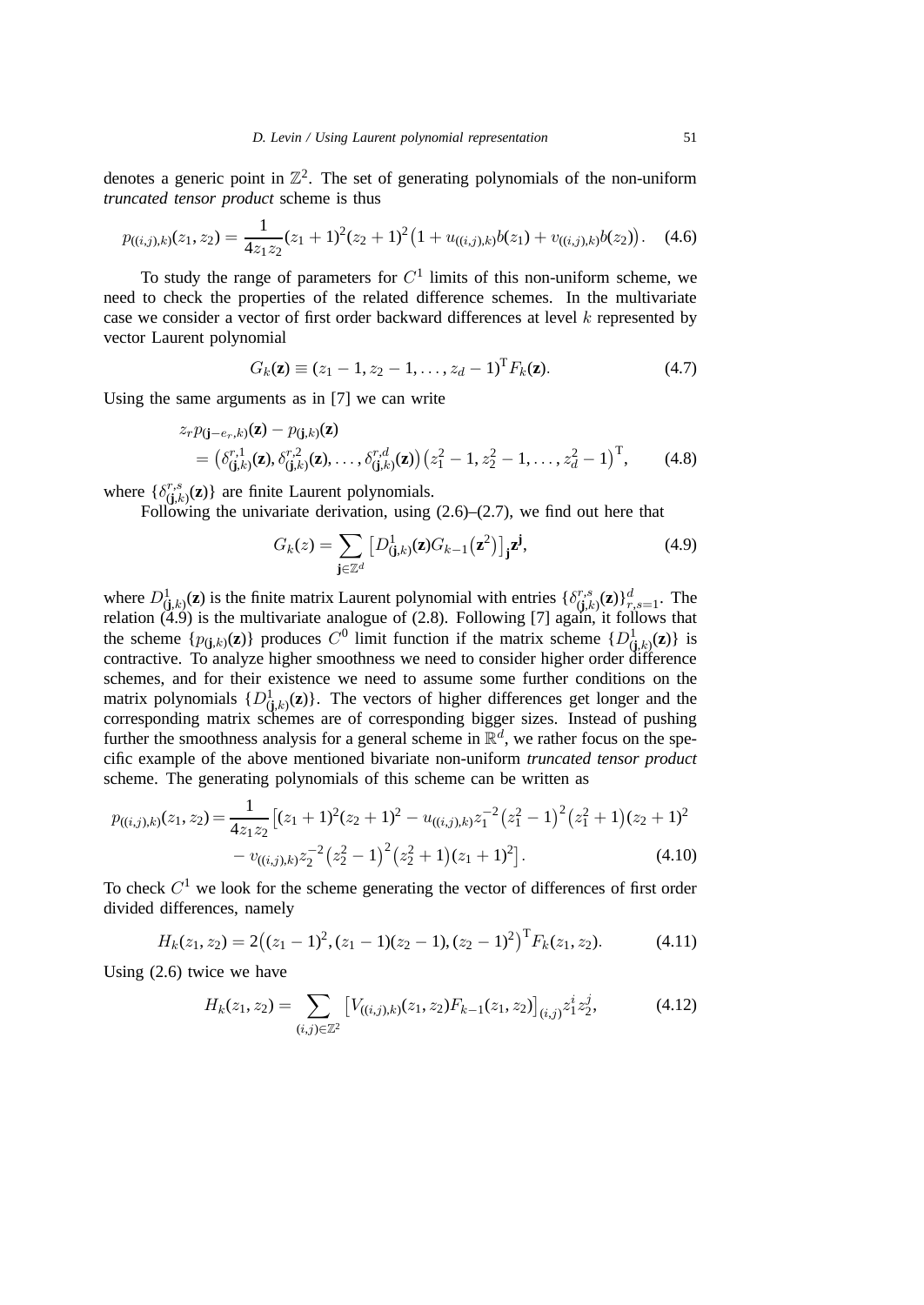where (with  $\mathbf{z} = (z_1, z_2)$ )

$$
V_{((i,j),k)}(\mathbf{z}) = \begin{pmatrix} z_1^2 p_{((i-2,j),k)}(\mathbf{z}) - 2z_1 p_{((i-1,j),k)}(\mathbf{z}) + p_{((i,j),k)}(\mathbf{z}) \\ 2(z_1 z_2 p_{((i-1,j-1),k)}(\mathbf{z}) - z_1 p_{((i-1,j),k)}(\mathbf{z}) - z_2 p_{((i,j-1),k)}(\mathbf{z}) + p_{((i,j),k)}(\mathbf{z})) \\ z_2^2 p_{((i,j-2),k)}(\mathbf{z}) - 2z_2 p_{((i,j-1),k)}(\mathbf{z}) + p_{((i,j),k)}(\mathbf{z}) \end{pmatrix}.
$$

For the special form of the scheme (4.10) we find that

$$
V_{((i,j),k)}(\mathbf{z}) = 2A_{((i,j),k)}(\mathbf{z})\left(\left(z_1^2-1\right)^2,\left(z_1^2-1\right)\left(z_2^2-1\right),\left(z_2^2-1\right)^2\right)^T,\tag{4.13}
$$

where

$$
A_{((i,j),k)}(\mathbf{z}) \equiv \frac{1}{2z_1z_2} \left\{ A^{r,s}_{((i,j),k)}(\mathbf{z}) \right\}_{r,s=1}^3
$$

is a finite  $3 \times 3$  matrix Laurent polynomial. The non-zero entries  $A^{r,s}_{((i,j),k)}(\mathbf{z})$  are given below:

$$
A_{((i,j),k)}^{1,1}(\mathbf{z}) = (z_2 + 1)^2 - (z_1^2 + 1)(z_2 + 1)^2 z_1^{-2} (z_1^2 u_{((i-2,j),k)} - 2z_1 u_{((i-1,j),k)} + u_{((i,j),k)}),
$$
  
\n
$$
A_{((i,j),k)}^{1,3}(\mathbf{z}) = -(z_2^2 + 1)(z_1 + 1)^2 z_2^{-2} (z_1^2 u_{((i-2,j),k)} - 2z_1 u_{((i-1,j),k)} + u_{((i,j),k)}),
$$
  
\n
$$
A_{((i,j),k)}^{2,1}(\mathbf{z}) = -(z_1^2 + 1)(z_2 + 1)^2 z_1^{-2} (z_1 z_2 u_{((i-1,j-1),k)} - z_1 u_{((i-1,j),k)} - z_2 u_{((i,j-1),k)} + u_{((i,j),k)}),
$$
  
\n
$$
A_{((i,j),k)}^{2,2}(\mathbf{z}) = (z_1 + 1)(z_2 + 1),
$$
  
\n
$$
A_{((i,j),k)}^{2,3}(\mathbf{z}) = -(z_2^2 + 1)(z_1 + 1)^2 z_2^{-2} (z_1 z_2 v_{((i-1,j-1),k)} - z_1 v_{((i-1,j),k)} - z_2 v_{((i,j-1),k)} + v_{((i,j),k)}),
$$
  
\n
$$
+ v_{((i,j),k)}(\mathbf{z}) = -(z_1^2 + 1)(z_2 + 1)^2 z_1^{-2} (z_2^2 u_{((i,j-2),k)} - 2z_2 u_{((i,j-1),k)} + u_{((i,j),k)}),
$$
  
\n
$$
A_{((i,j),k)}^{3,3}(\mathbf{z}) = (z_1 + 1)^2 - (z_2^2 + 1)(z_1 + 1)^2 z_2^{-2} (z_2^2 v_{((i,j-2),k)} - 2z_2 v_{((i,j-1),k)} + v_{((i,j),k)}).
$$

Combining  $(4.11)$ – $(4.13)$  we have

$$
H_k(z_1, z_2) = \sum_{(i,j)\in\mathbb{Z}^2} \left[ A_{((i,j),k)}(z_1, z_2) H_{k-1}(z_1, z_2) \right]_{(i,j)} z_1^i z_2^j. \tag{4.14}
$$

Thus  $\{A_{((i,j),k)}(z_1, z_2)\}\$ is the non-uniform matrix scheme generating the vector of differences of first order divided differences of the values generated by the non-uniform scheme  $\{p_{((i,j),k)}(z_1, z_2)\}\$ . Therefore, the scheme  $\{p_{((i,j),k)}(z_1, z_2)\}\$  is a  $C^1$  scheme if the scheme  $\{A_{((i,j),k)}(z_1, z_2)\}\$  is contractive. As in the univariate case we would like to find a range of parameters  $\{u_{((i,j),k)}\}$  and  $\{v_{((i,j),k)}\}$  for which the non-uniform *truncated tensor product* scheme is  $\ddot{C}^{\dagger}$ . The result in lemma 2.2 for computing iterated schemes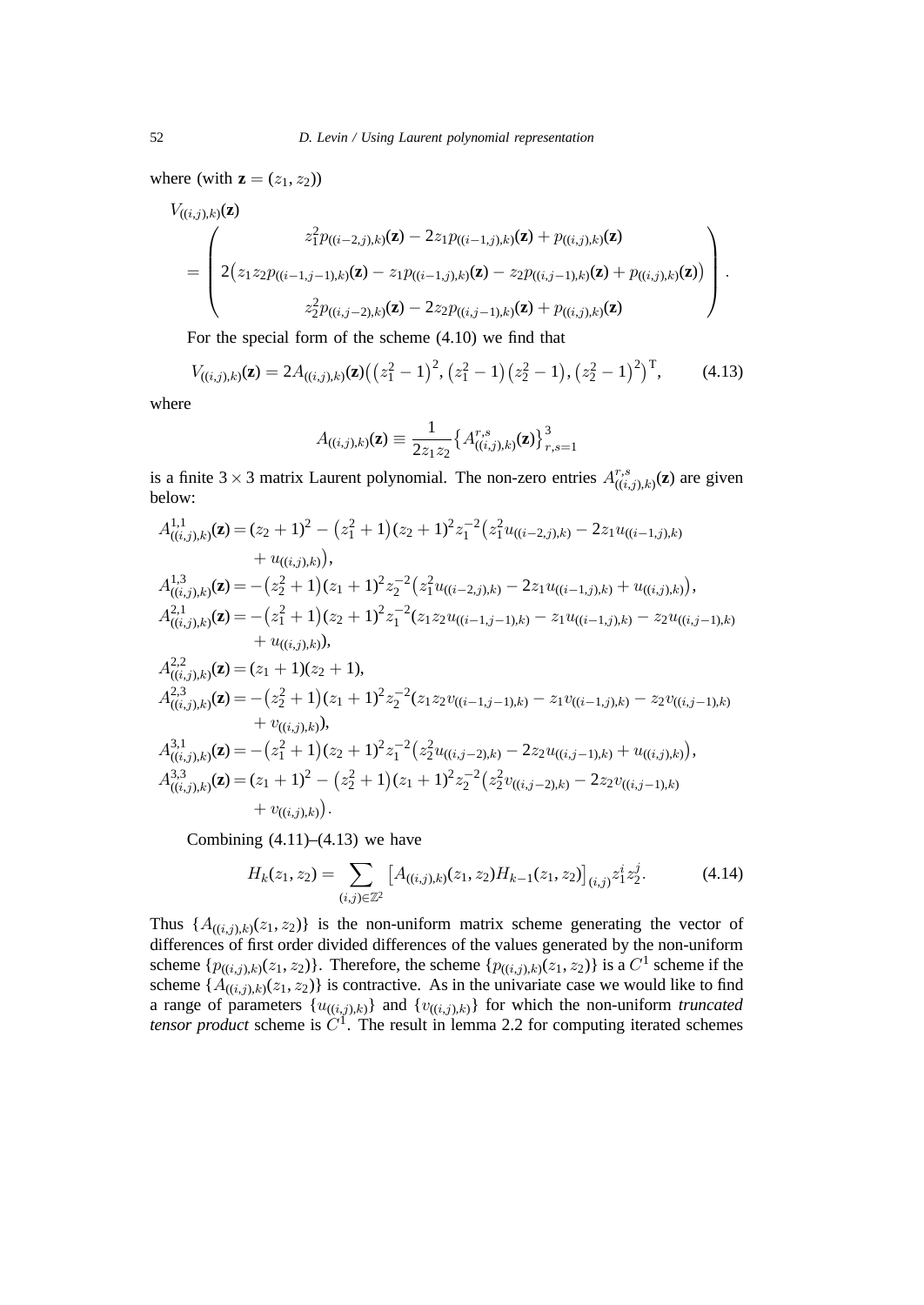is easily translated into the multivariate matrix case using the multi-index notation, with  $\mathbf{z} \in \mathbb{R}^d$  and **j**,  $\mathbf{m} \in \mathbb{Z}^d$ , as follows:

**Lemma 4.1.** Let  $\{Q_{(i,k)}(z)\}\)$  be the generating matrix polynomials of a non-uniform binary multivariate matrix subdivision scheme. Then the generating matrix polynomials of the  $\ell$ -iterated scheme, transforming vectors at level k directly to level  $k + \ell$ , are  ${Q_{(i,k,\ell)}(z)}$  defined recursively by

$$
Q_{(j,k,i+1)}(\mathbf{z}) = \sum_{\mathbf{m}} Q_{(j,k+i,1),\mathbf{m}} \mathbf{z}^{\mathbf{m}} Q_{([j-\mathbf{m})/2],k,i)}(\mathbf{z}^2),
$$
(4.15)

where

$$
Q_{(\mathbf{j},k,1)}(\mathbf{z}) = Q_{(\mathbf{j},k+1)}(\mathbf{z})
$$

and

$$
Q_{(\mathbf{j},k,i)}(\mathbf{z}) = \sum_{\mathbf{m}} Q_{(\mathbf{j},k,i),\mathbf{m}} \mathbf{z}^{\mathbf{m}}, \quad i = 1,\ldots,\ell.
$$

These formulae can be used to check the contractivity of the difference matrix scheme  $\{A_{((i,j),k)}(z_1, z_2)\}\$  for verifying  $C^1$  of the non-uniform *truncated tensor product* scheme (4.6). Considering the multitude of parameters involved, the application of this approach for checking contractivity seems quite frightening here. Hence, instead of a detailed algebraic proof, we performed a numerical simulation test. In this test we have checked, for some fixed values of  $\varepsilon$ , the norm of  $\{A_{((i,j),k,2)}(z_1, z_2)\}\)$  for many sets of parameters  $\{u_{((i,j),k)}\}$  and  $\{v_{((i,j),k)}\}$  chosen at random in the interval  $(\varepsilon, \frac{1}{8} - \varepsilon)$ . Our conclusion is that the scheme is contractive at least for  $\varepsilon = 0.02$ , i.e., the parameters are in (0.02, 0.105). In order to verify if the interval of parameters can be further stretched, one has to check the norms of  $\{A_{((i,j),k,\ell)}(z_1, z_2)\}\$  for  $\ell > 2$ .

### **References**

- [1] A.S. Cavaretta, W. Dahmen and C.A. Micchelli, Stationary subdivision, Mem. Amer. Math. Soc. 453 (1991).
- [2] I. Daubechies and J. Lagarias, Two scale difference equations I. Existence and global regularity of solutions, SIAM J. Math. Anal. 22 (1991) 1338–1410.
- [3] I. Daubechies and J. Lagarias, Two scale difference equations II. Local regularity, infinite products of matrices and fractals, SIAM J. Math. Anal. 23 (1992) 1031–1079.
- [4] C. de Boor, Cutting corners always works, Comput. Aided Geom. Design 4 (1987) 125–131.
- [5] G. Deslauriers and S. Dubuc, Interpolation dyadique, in: *Fractals, Dimensions Non Entieres et Applications*, ed. G. Cherbit (Masson, Paris, 1989).
- [6] S. Dubuc, Interpolation through an iterative scheme, J. Math. Anal. Appl. 114 (1986) 185–204.
- [7] N. Dyn, Subdivision schemes in computer-aided geometric design, in: *Advances in Numerical Analysis II, Wavelets, Subdivision Algorithms, and Radial Basis Functions*, ed. W.A. Light (Clarendon Press, Oxford, 1992) pp. 36–104.
- [8] N. Dyn, J.A. Gregory and D. Levin, A four-point interpolatory subdivision scheme for curve design, Comput. Aided Geom. Design 4 (1987) 257–268.